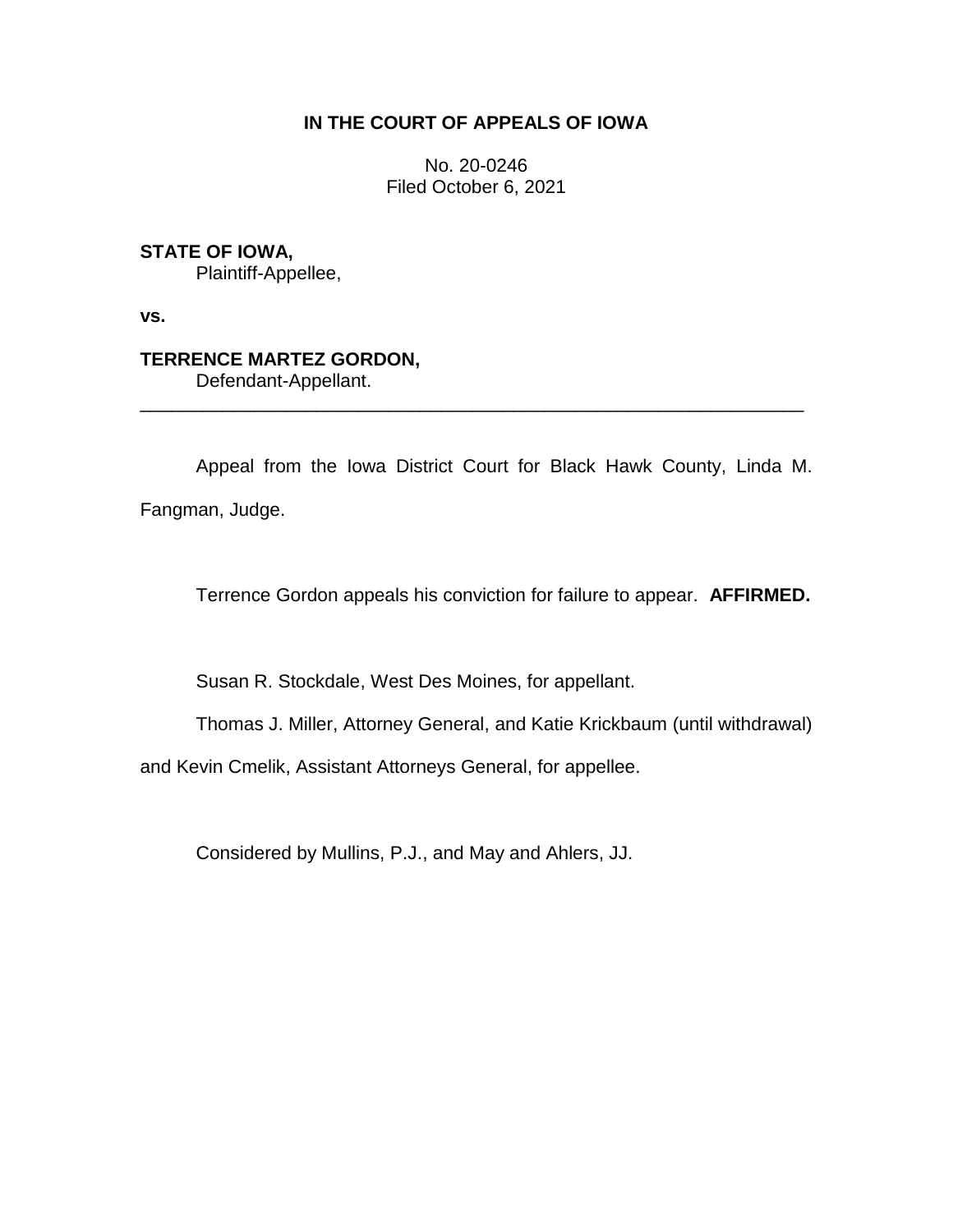### **MAY, Judge.**

Terrence Gordon appeals his conviction for failure to appear. We affirm. **I. Background**

On June 5, 2018, Gordon pled guilty to five offenses. The same day, the district court sentenced Gordon to prison. Consistent with the parties' plea agreement, though, the court granted Gordon a "furlough" from custody and ordered him to report to jail on June 7, 2018, at 4:00 p.m. But Gordon did not report to jail on June 7 at 4:00 p.m. So the court issued a warrant. Over a year later, in September 2019, Gordon was finally arrested. The State charged Gordon with failure to appear. The matter proceeded to a jury trial, and Gordon was convicted as charged. On appeal, Gordon challenges the jury instructions and the sufficiency of the evidence.<sup>1</sup>

### **II. Standard of Review**

"We review challenges to the sufficiency of the evidence for correction of errors at law." *State v. Huser*, 894 N.W.2d 472, 490 (Iowa 2017). "Our standard of review for rulings on questions of statutory interpretation is also for correction of errors at law." *State v. Coleman*, 907 N.W.2d 124, 134 (Iowa 2018). "We likewise review challenges to jury instructions for correction of errors at law." *Id.*

#### **III. Discussion**

 $\overline{a}$ 

First, we address Gordon's challenge to the jury instructions. Gordon takes issue with the marshalling instruction, which provided:

1. On June 5, 2018, the [d]efendant was released in connection with a charge which constitutes a felony.

<sup>&</sup>lt;sup>1</sup> Gordon also raises claims of ineffective assistance of counsel. But we may not address those claims on direct appeal. *See* Iowa Code § 814.7 (2019).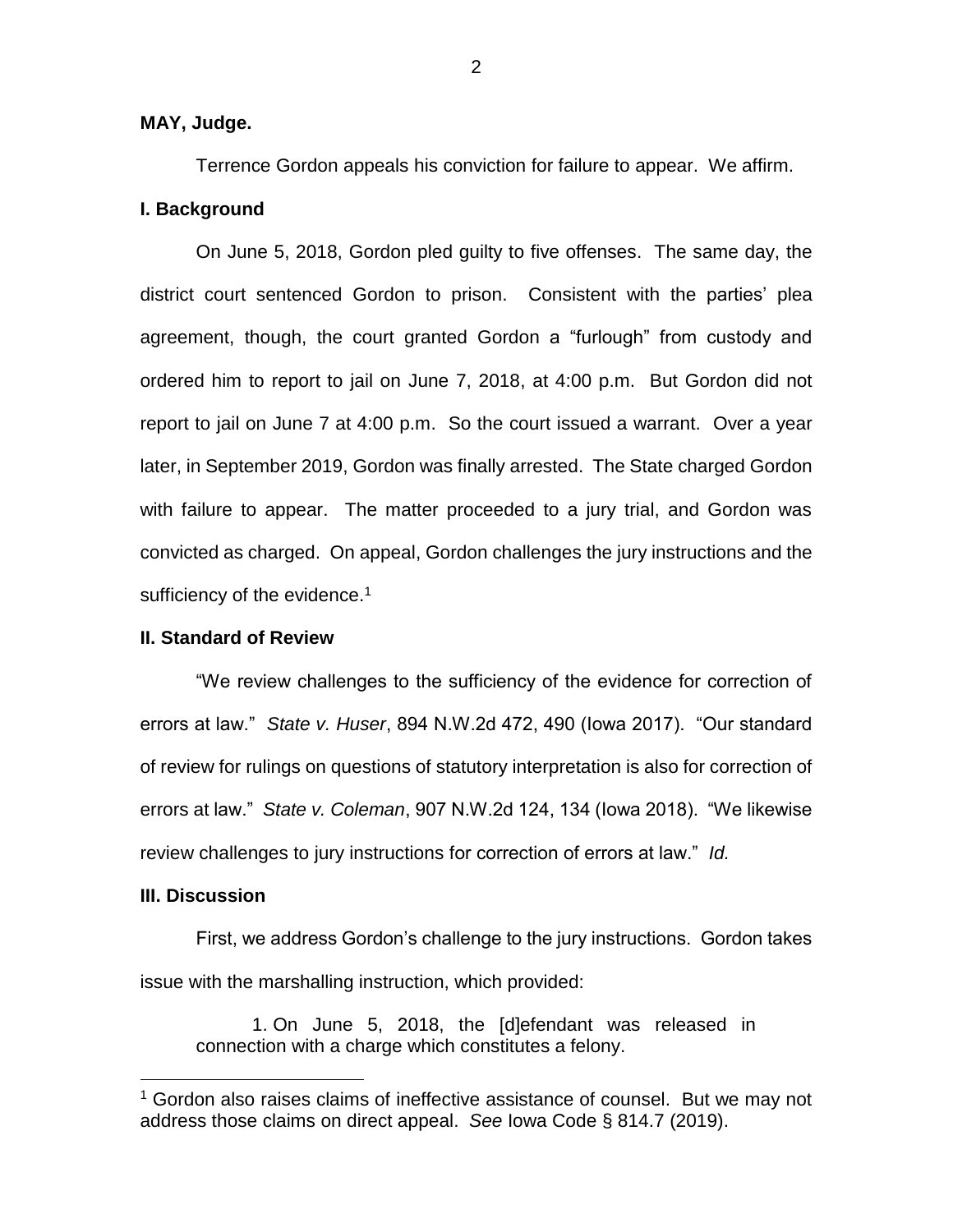2. On June 7, 2018, [t]he [d]efendant willfully failed to appear before the [c]ourt or its designee, the Black Hawk County Sheriff. If the State has proven all of the above elements, the defendant is guilty of [f]ailure to [a]ppear. If the State has failed to prove any of the above elements, the defendant is not guilty.

Gordon claims this instruction was inconsistent with the failure-to-appear statute,

Iowa Code section 811.2(8). It provides in relevant part:

Any person who, having been released pursuant to this section, willfully fails to appear before any court or magistrate as required shall, in addition to the forfeiture of any security given or pledged for the person's release, if the person was released in connection with a charge which constitutes a felony, or while awaiting sentence or pending appeal after conviction of any public offense, be guilty of a class "D" felony.

Iowa Code § 811.2(8). Gordon notes that—although the marshalling instruction permitted the jury to convict Gordon if he failed to appear before "the [c]ourt *or its designee*, the Black Hawk County Sheriff"—the statute makes no mention of a court's "designee." Rather, by its plain terms, the statute only prohibits "fail[ure] to appear before any court or magistrate." So, Gordon argues, the instruction misstated the law.

But our supreme court has addressed this very issue in *State v. Jackson*, 488 N.W.2d 701, 704–05 (Iowa 1992) (en banc). There, a majority of the en banc court concluded "the Black Hawk County Jail, or the sheriff are the proper designees of the district court and the failure to appear at the jail violate[s] the court's order and subject[s] [a defendant] to criminal liability under section 811.2(8)." *Jackson*, 488 N.W.2d at 705. Given this controlling precedent, we must conclude the instruction accurately stated the law. So the district court did not err in instructing the jury.